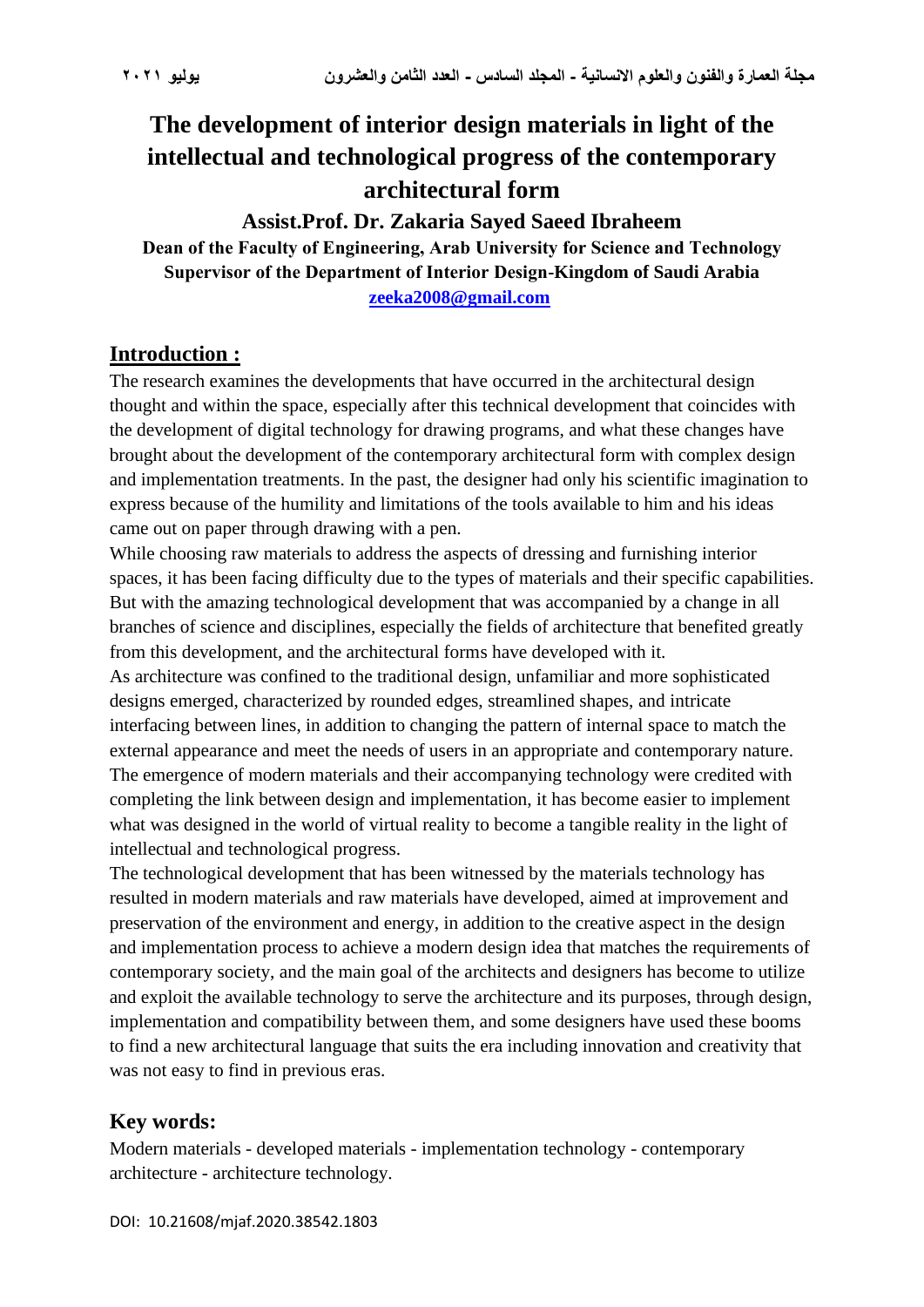# **Research problem:**

- The big gap with regard to the technology of modern raw materials used in contemporary architecture and the need to identify the raw materials for the internal design of these buildings, and the need to track the technological development of raw materials technology and the modernization or emergence of new ones.
- The need to know the types and characteristics of modern materials, and the technological aspects related to them, and to expand the exploitation and employment of this technology in the field of interior design.

### **Research importance:**

- It is noteworthy that new global trends have emerged in the world of construction and interior design, accompanied by the innovation and development of modern materials and raw materials, to be compatible with the contemporary shape and design, and are rapidly developing with high technology and accuracy that must be studied by specialists and those interested in interior design, considering it a revolution in the world of materials and materials.

# **Research aim:**

- The research aims to try to monitor the newly innovative materials used in the interior design of contemporary architecture, to use them properly in our architectural environment, because today they have become essential materials in interior design work.
- Emphasizing the complementary relationship among shape, material, and the technological development that has made a great leap in the world of materials used in architecture, externally and internally. Hence the resulting creativity and speed of implementation.
- Emphasizing that materials and the technology that follow from them are greatly reflected in the design and implementation process.

# **Research methodology:**

The research follows the descriptive and analytical approach.

#### **Research hypothesis:**

Identify the characteristics of modern raw materials technology that contributed to the emergence of contemporary architecture.

#### **Research limits:**

Modern materials used in the internal space of contemporary architecture.

#### **The reasons that helped in the emergence of contemporary architecture:**

In recent times, new features of the arts of architecture have appeared, characterized by strength and innovation features in design and function, whether internal or external architecture, and the idea of dealing with architectural design as a product that many interested in the field of modern architecture considered it as a great boom and development of architecture, and in 1988 AD, the architect Patrick arrived Schumacher for Zaha Hadid's design philosophy, which calls for the abandonment of straight architectural design lines and right angles used by designers and architects in architecture, and adopting a new philosophy based first on the direct translation of the curved lines with which you draw fast architectural sketches, and converting them into drawings by computer drawing programs.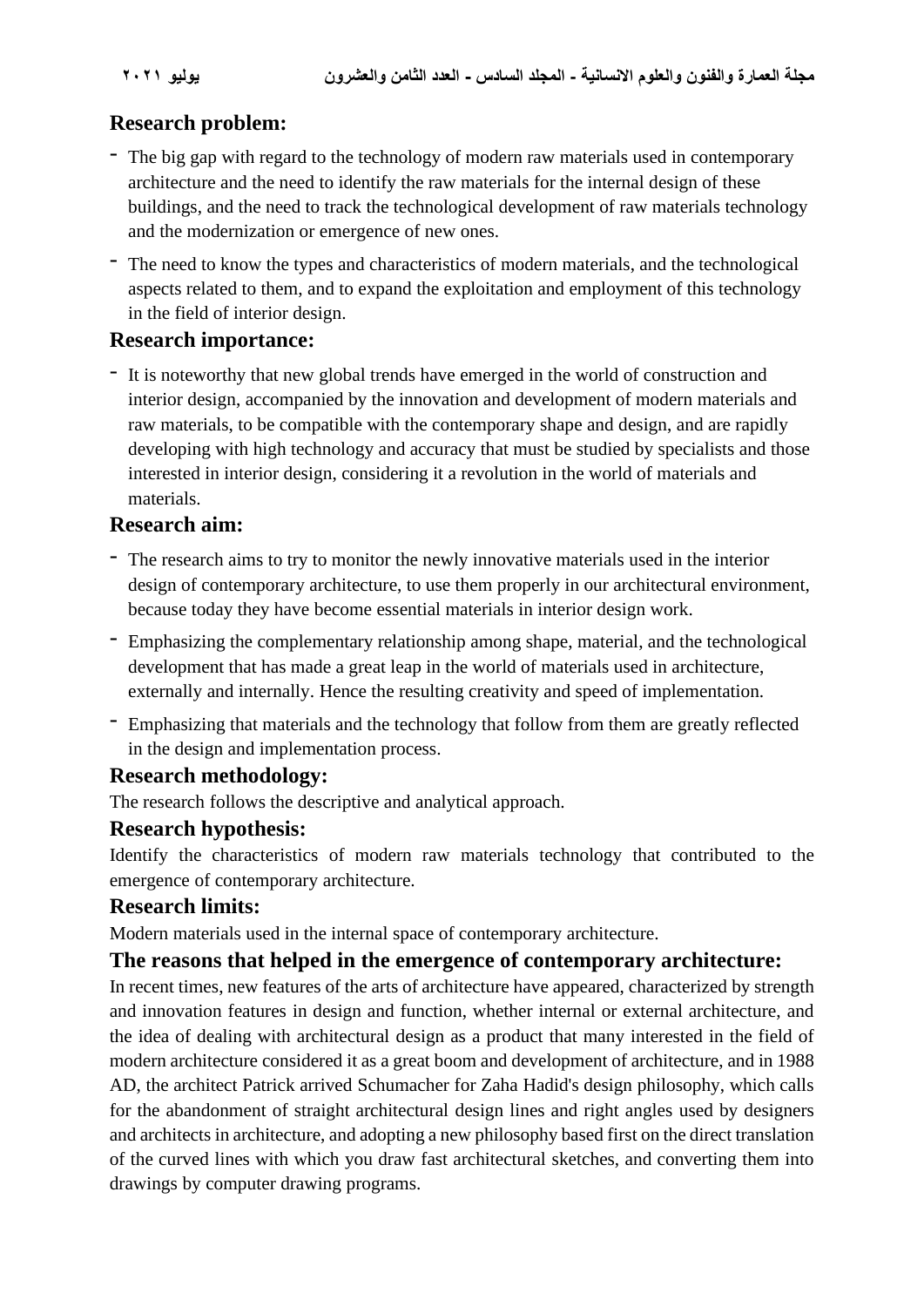The second thing is that the spaces that arise between the curved lines can be considered the architectural spaces that contain building components, and they are liquid spaces that do not impose barriers or partitions between them to separate the components from each other, then the components come to be placed inside these spaces that the lines contain in a way that determines the extent of the relationship or connection of each component with the rest of the components in a smooth and soft way, and if you look at these shapes from any side, you will find that they are in harmony with each other despite the richness and different shapes.

This contributed to the introduction of sloping and sloping shapes in the lexicon of architectural design during the last period of time. The intellectual and design attitudes of architecture have changed, which is represented in the development of technical and construction skills in both external and internal architecture, and modern materials have appeared with specifications that could not be obtained before. Because of the emergence of these modern materials, a great development occurred in the architectural design, and at the same time the technology of mechanization and machines developed to become digital, and this in turn contributed to the speed of development and change and the completion of the contemporary architectural form.

#### **Contemporary architecture is one of the products of artificial intelligence:**

Architecture is one of the fields of science related to the computer, which has come to control all areas of life, through what is known as the digital revolution that changed the shape and pattern of life, and thus had its effects on architecture, which benefited from it in its external and internal parts, which had a direct reflection on contemporary architecture, and with what it represents in terms of new architectural creativity, so that modern architectural trends appear in a way not previously known, as the designs "digital shapes" came out through the computer with three-dimensional imaginary models that simulate reality and show the interior details accurately (Figure 1) and detail all aspects of implementation and materials with high accuracy, These innovative treatments of these forms aimed to achieve various goals and objectives, which in turn ranged from activating the functional efficiency of the building.

#### **Modern materials development:**

The importance of studying modern materials for interior design comes as the interior design is concerned with studying the elements that make up the interior space in buildings, from formal and functional treatments to ceilings, walls and floors, as well as the contents of furnishing, as the science of interior design is concerned with researching the physical composition of the materials that make up these elements and their quality, Its perceptual effects, such as color, texture and shape, determine the relationship of these elements to each other, as the interior designer interacts with the interior design that achieves an aesthetic and functional performance that corresponds to the architectural design with all its straight and curved lines and other lines, hence the importance of using appropriate materials to achieve this. Modern materials in achieving a link between architecture and interior design in contemporary buildings and in a functional style, modern materials are an infinite source of inspiration for the designer, as the colors of the materials, their surface value and other qualities of the designer suggest many and varied innovations of the interior spaces, which drives the designer to discover modern technical treatments in an easy way.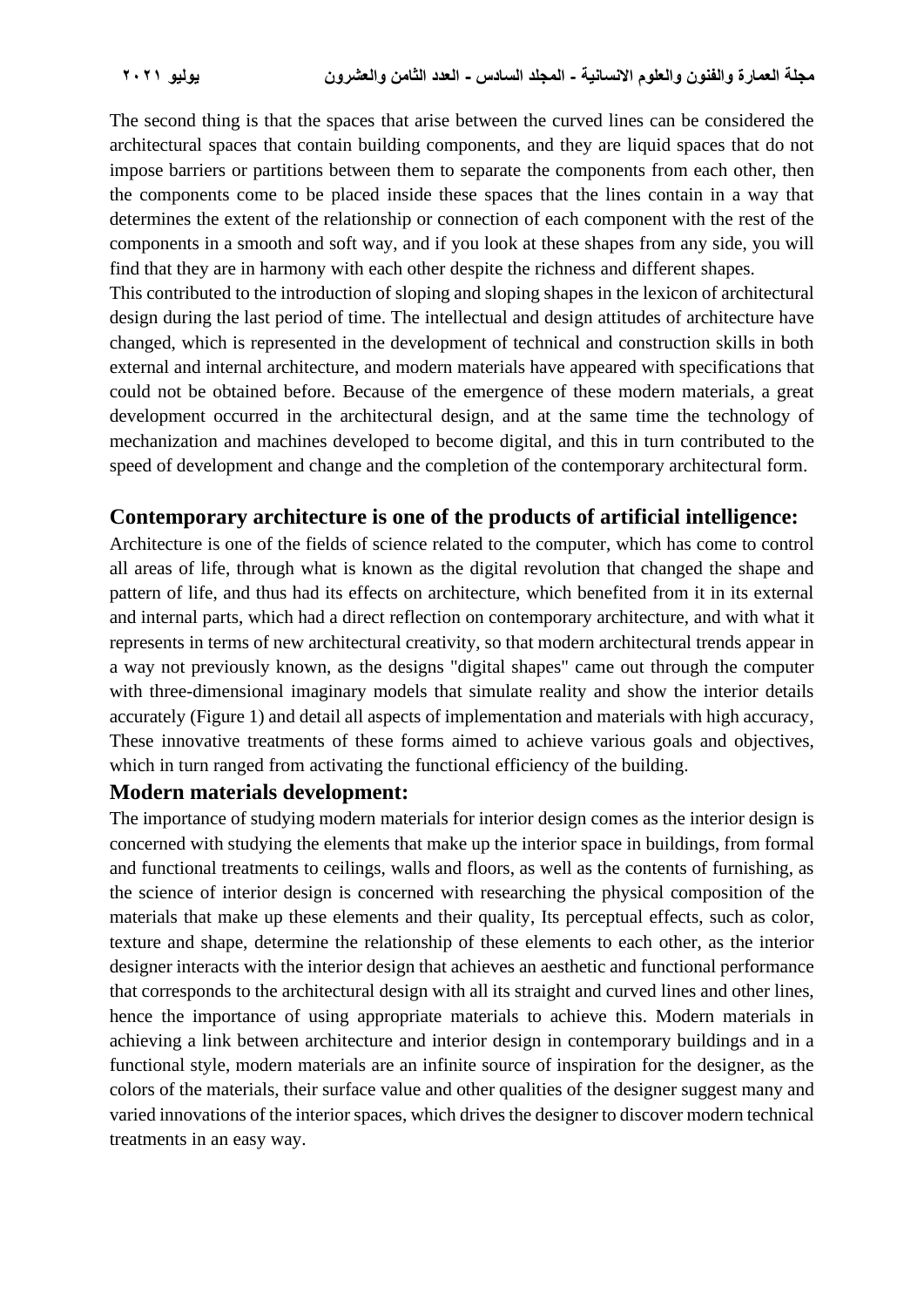# **Technical qualities:**

Modern technology and the advanced technologies it brought, have eliminated many aspects of manual skills, which in the past decades produced valuable works and designs that are still recorded among the books of history and heritage. High-capacity, multi-capacity digital (CNC). The machine is no longer driven by the hand as it was in the past, but it was connected to the computer that took over the command to move it based on orders and coordinates stored by the designer (programs), to perform drawing, engraving, sculpting, forming, bending, welding and other implementation tasks, and it is carried out with an accuracy up to the degree of miracle compared to by manual work, entering the engineering drawing software gave the opportunity to form an accurate conception of the designer's ideas that are compatible with contemporary materials and some of the traditional materials, and the interior and architectural design designer was able to overcome operational obstacles with the speed of implementation, and this in turn developed the designer's thought due to the rapid technical development.

The use of modern materials requires a creative designer who possesses contemporary technical capabilities, which opens the door for designers to enter this new world to break the large gap between traditional and contemporary technology.

### **Characteristics of material properties:**

The plasticity of modern materials is evident in comparison with the old and traditional ones, with the ease of dealing with those raw materials in terms of the plastic and structural aspects of the raw materials, which are characterized by light weight, accuracy of manufacture, small thicknesses, durability in construction, and great potential for linking them, whether it is between pieces of similar type and shape. Polymer products such as plastics and others, and aluminum and titanium in particular, have a growing role in the construction and cladding process, due to their light weight and ease of formation.

In addition to what happened to all contemporary materials in terms of plasticity that were not known before, and the process of various coatings and dyes that resulted from modern materials became compatible with all materials in easy ways, and what happened to the formation of metals and their surfaces, as well as glass and methods of shaping and zigzag and being able to implement those which bend easily, and with all precision and welding processes that take place between its parts with an innovative technology.

# **The most important newly developed materials:**

The object is the material before the designer creates it and turns in his work into an aesthetic material, and it includes everything that is material and has a survival characteristic of natural or industrial materials, and many of the architect used raw materials as an element of the interior design, including (Richard May) as a process of cladding materials with metallic chips (Metal coating process) for other materials, including:

**Titanium:** With the advent of digital technologies, new employment of many ores, including titanium, has appeared to play an effective role in architecture and interior design, and it is a lightweight, strong, glossy and rust-resistant metal, and one of the most important features of titanium is that it is used in the manufacture of alloys with metals. Others, such as iron and aluminum, thus became one of the basic materials in the world of interior design, and one of the architects interested in metallic materials, "Frank Jerry", where he was interested in the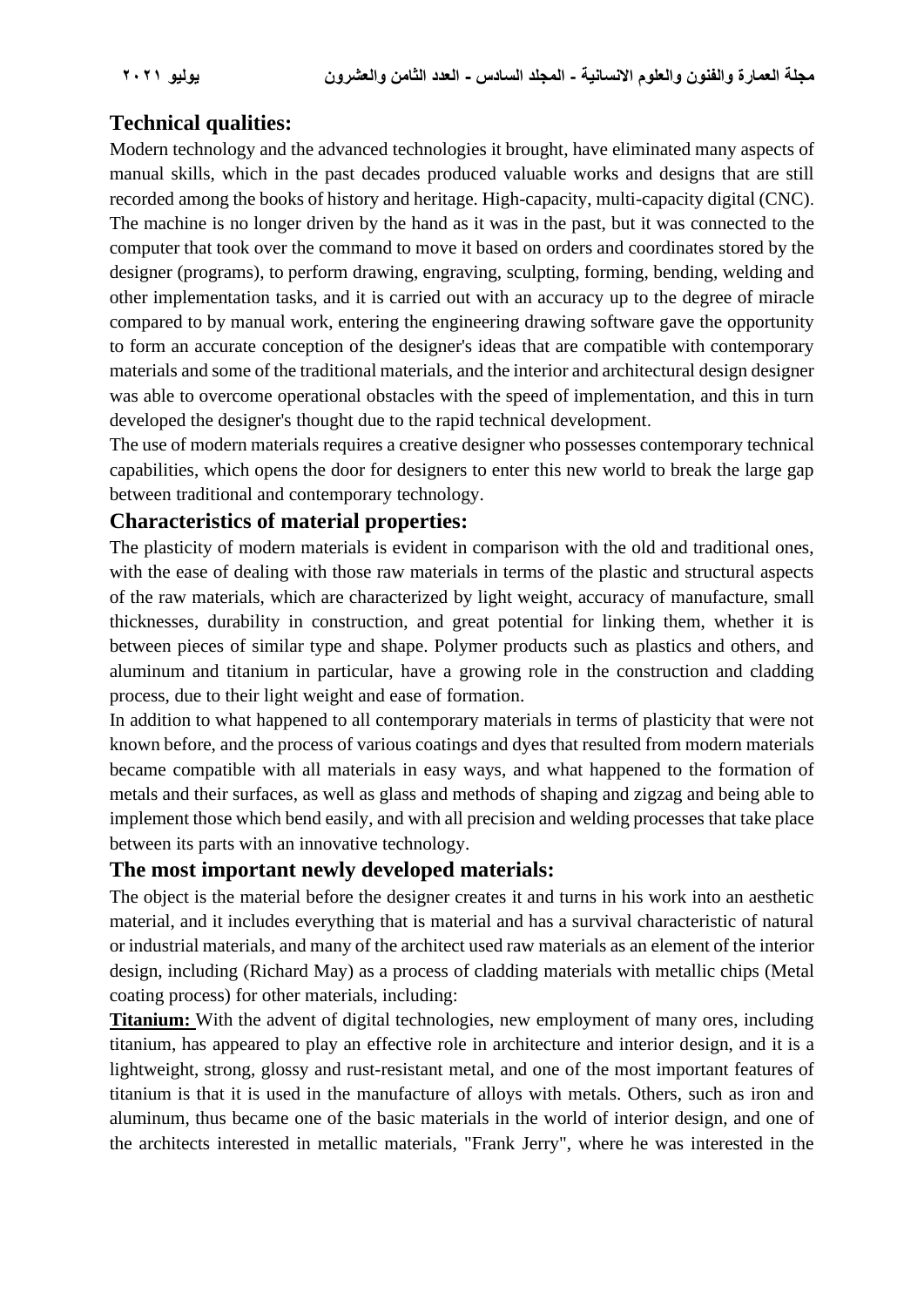metal material in our time because it produces the possibility of forming free shapes that cannot be provided by other materials.

**Steel:** Architecture has emphasized throughout the ages its capabilities in absorbing the technological development of raw materials, investing them to generate their products and to achieve a state of innovation and creativity. In contemporary architecture, this modern pattern is represented in the use of steel instead of reinforced concrete in constructing the "skeleton" for construction. As researchers have reached in this on materials that combine plastics and steel, as they are used in many areas, including construction, and with the development of this technology it added what distinguishes modern architecture, as it relies heavily on geometric shapes and asymmetric designs, in design, creativity and innovation.

**Aero-Aluminum material:** Aero Formed Aluminum, which is one of the latest raw materials technology, which is a thin corrugated sheet that is flexible and easy to form. It is considered one of the unique materials and is ideal for a wide range of interior applications. Flexible material, which makes it foldable, and is widely used in cladding walls and ceilings in a variety of configurations according to design.

**Polymer raw materials:** It is a versatile and flexible compound that can be used in a wide range of purposes, and with technological innovations driving the physical capabilities forward, polymers are now taken seriously as a major part of the most important architectural materials, and plastic material is considered one of the important materials in internal treatments as it is easily distinguished. Formation of curved surfaces that lead to innovative new and unusual shapes such as PP, polypropylene (PE), polyethylene, PVC (thermoplastic), polyvinyl epoxy, PU and polyurethane elastomers.

# **The effect of the technological development of building materials on the shape of the block and the internal space:**

The role of modern and contemporary technology was not only limited to adapting software to draw new vocabulary for the architectural formation, but the role of technological development extended to the areas of construction and the development of materials for interior architecture, and it made a great development in multiple industries as mentioned above to play a large and effective role to push designers to creativity and integration between the architectural cluster and its interior design, according to the trends of contemporary global architecture. The technology used in many buildings has become the main driver of design thinking, as the implementation requirements and the new materials and raw materials needed and the resulting configurations have led to the emergence of renewable ideas in terms of forming the building block.

Through the presentation of some of the following architectural models of contemporary architecture, in which the method of harmonization and adaptation between the external form of the building and the interior design is evident, thanks to the technology of modern materials that have made a great leap in the field of design, and these models are:

#### **Guggenheim Museum, Spain:**

The Guggenheim Museum Bilbao is a museum of modern and contemporary art, designed by the architect Frank Gehry, and is located in Bilbao, Basque Country, Spain.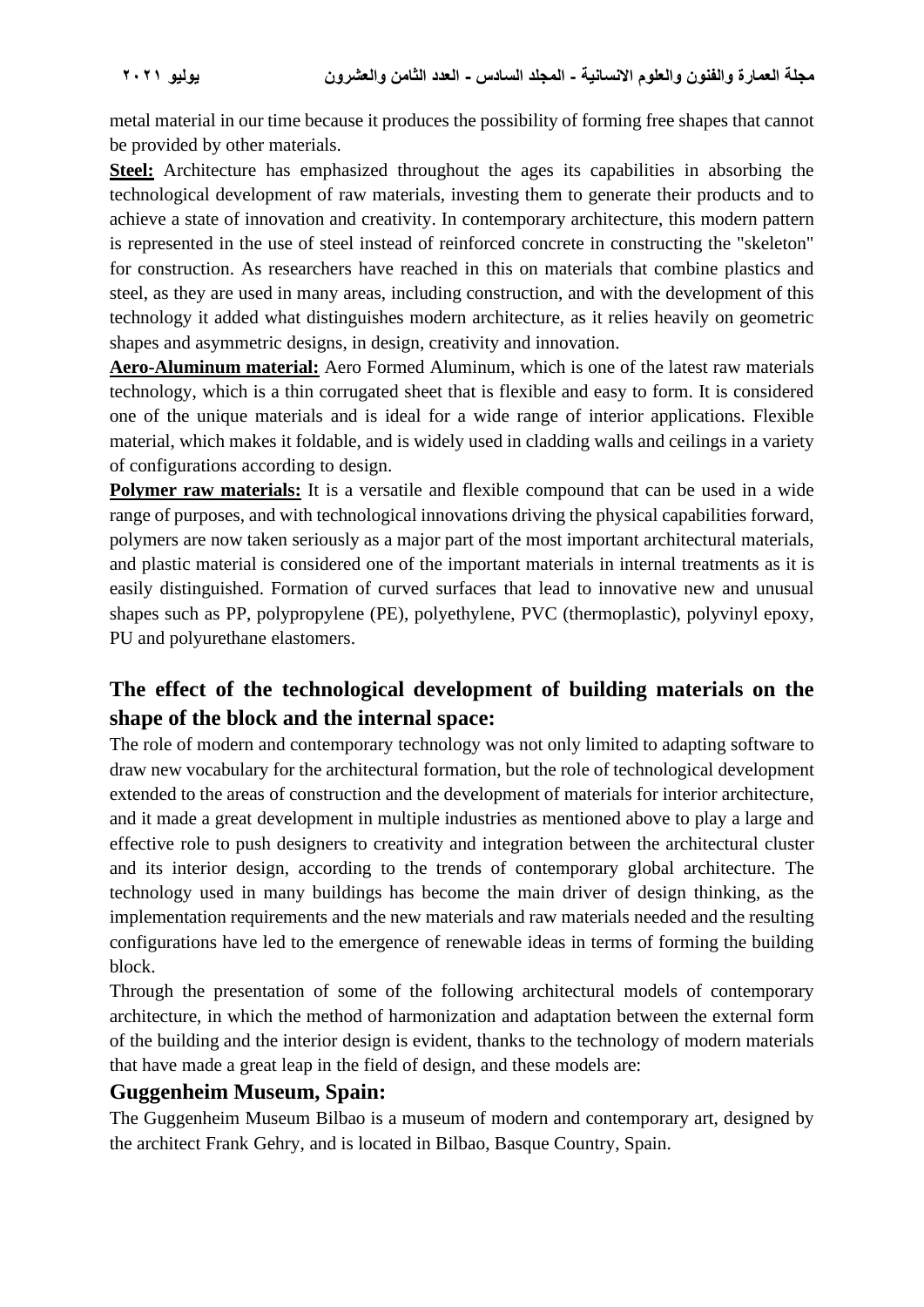# **Heydar Aliyev Center:**

It is one of the world-famous cultural centers of architecture, Zaha Hadid, located in Baku, Azerbaijan. Through the design, the flexibility of the materials and the continuity of the creative language between the external form and the interior design is noted, and the materials have played a prominent role to achieve compatibility between the outside and the inside, and a group of modern materials have been used in the building Whether on the construction side or internally.

**King Abdul-Aziz Train Station in Riyadh:** It is one of the service buildings designed by architect Zaha Hadid, and the design is evident from the contemporary language of modern architectural thought, the method of using steel materials covered with PVC material in the external structure and interior design treatments.

#### **Changsha Meixihu international culture and art center:**

It is one of the contemporary landmarks in China, the center is built on an area of 115,000 square meters, and it was designed in the form of separate unique ripples befitting the edifice of culture and arts, the museum consists of a huge theater with a capacity of 1,800 seats, a museum of contemporary art and a multi-use hall in separate and adjacent buildings. Flower shape with three petals and each perform its own function.

### **Results:**

- The technological developments in raw materials and the development of modern technology methods, whether in architectural design or interior design, represent a new stage that confirms that materials have a role of great importance that has a direct impact on the development of the architectural form.
- The digital technology represented by computer drawing programs has greatly influenced the emergence of new vocabulary for interior design and architectural formation, which made the design process a creative process without hindrances, which resulted in unprecedented formations and designs.
- The developed modern materials have technological characteristics that enable them to be able to form and adapt to all lines, due to their wide capabilities in free formation, to show contemporary architectural trends.

# **Recommendations:**

- With the increasing role of modern materials, it is expected that a radical change will occur in the design of the interior space, thus changing the traditional design philosophy as well as the development of various performance and functions, which requires designers to restudy and understand the types of modern materials.
- The necessity for the interior designer to seek to benefit from all aspects of the technological development of raw materials and their operational technology, and what is related to the architectural design of renewal in new and modern vocabulary of contemporary architectural formation, and to employ modern materials in line with these vocabulary, so as not to deviate from the architectural technological development that has occurred in our time.